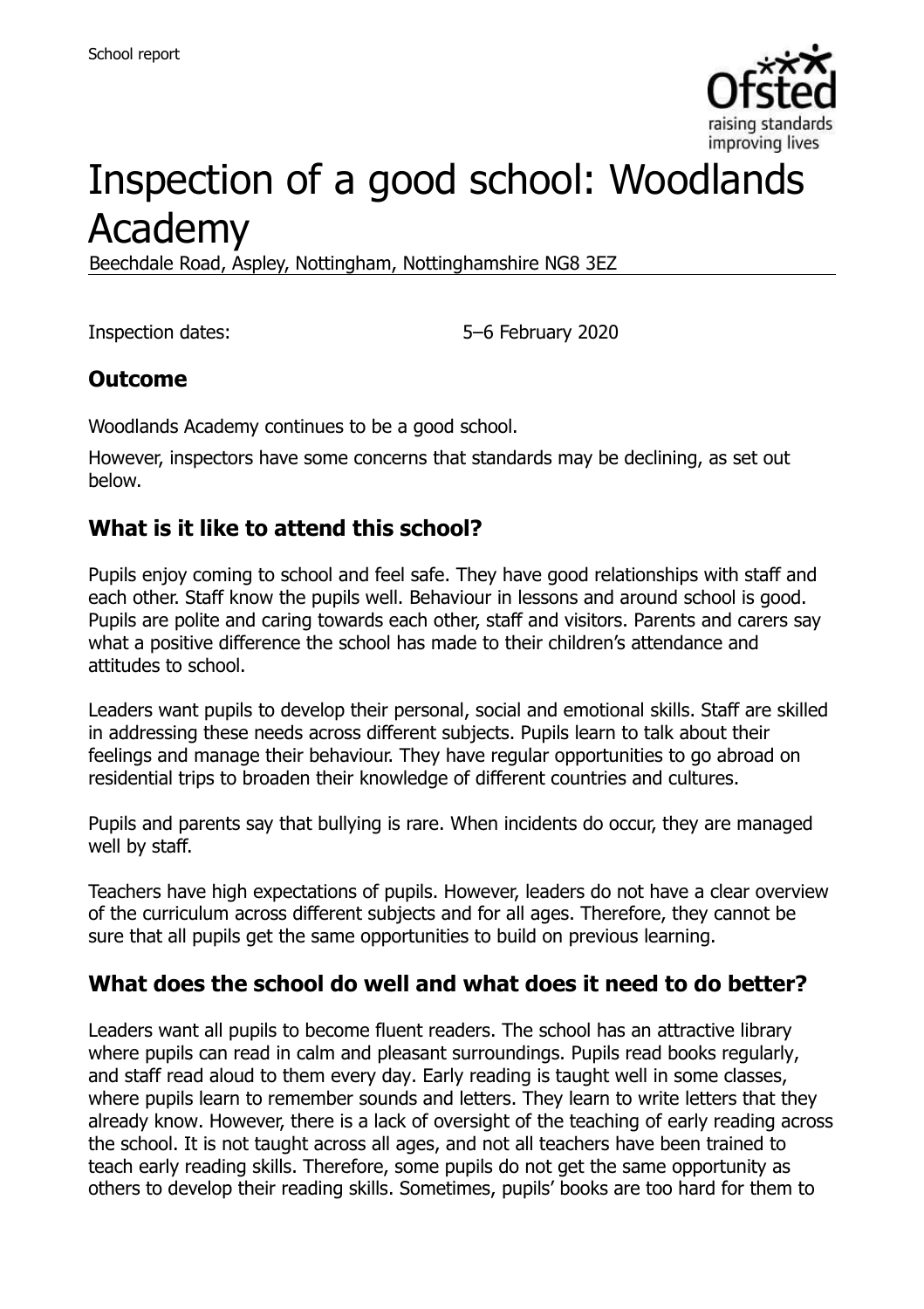

read. They have to work out every word, which inhibits confidence and enjoyment. When pupils are writing, work is not always matched to their abilities. For example, in one task, some pupils were unable to write sentences because they needed help to write individual letters.

The mathematics leader has a clear overview of what pupils should learn across some age groups. This is not the case for all age groups. Leaders are not clear about what pupils' next steps should be. Teachers are using a new mathematics scheme that helps them to sequence learning and plan lessons carefully around the needs of pupils. Teachers modify the scheme so that they can revisit learning to enable pupils to practise what they learn before moving on. Pupils are grouped so that teachers can support their needs more effectively. Staff use practical resources to help some pupils. Teachers refer back to earlier work to check that pupils have remembered what they have learned.

There is a clear purpose to the curriculum for physical education (PE), and teachers have strong subject knowledge. Plans show how learning is sequenced to develop different physical skills. However, staff are not clear about what pupils should understand at key points so that they know and remember more. Teachers have made changes to plans to help pupils build their confidence. They adapt lessons to meet the pupils' different physical needs.

Trustees at the multi-academy trust do not have a sharp enough understanding of the school's strengths and weaknesses. They have not held leaders to account effectively.

# **Safeguarding**

The arrangements for safeguarding are effective.

All staff are trained to spot the signs of abuse. Staff understand the clear procedures for sharing concerns. When staff share concerns, leaders respond promptly. Leaders work closely with other agencies, such as social care, to ensure that pupils receive the support they need.

Teachers use assemblies to talk to pupils about how to keep themselves safe, for example when using social media.

# **What does the school need to do to improve?**

# **(Information for the school and appropriate authority)**

- Trustees do not have a good enough understanding of the school's weaknesses. They should ensure that plans to appoint a local governing body to hold leaders to account effectively are enacted well.
- Leaders are not clear enough about how the school should improve. They do not make clear enough the specific changes they wish to see. Leaders should be clear in their plans for improvements and hold staff better to account.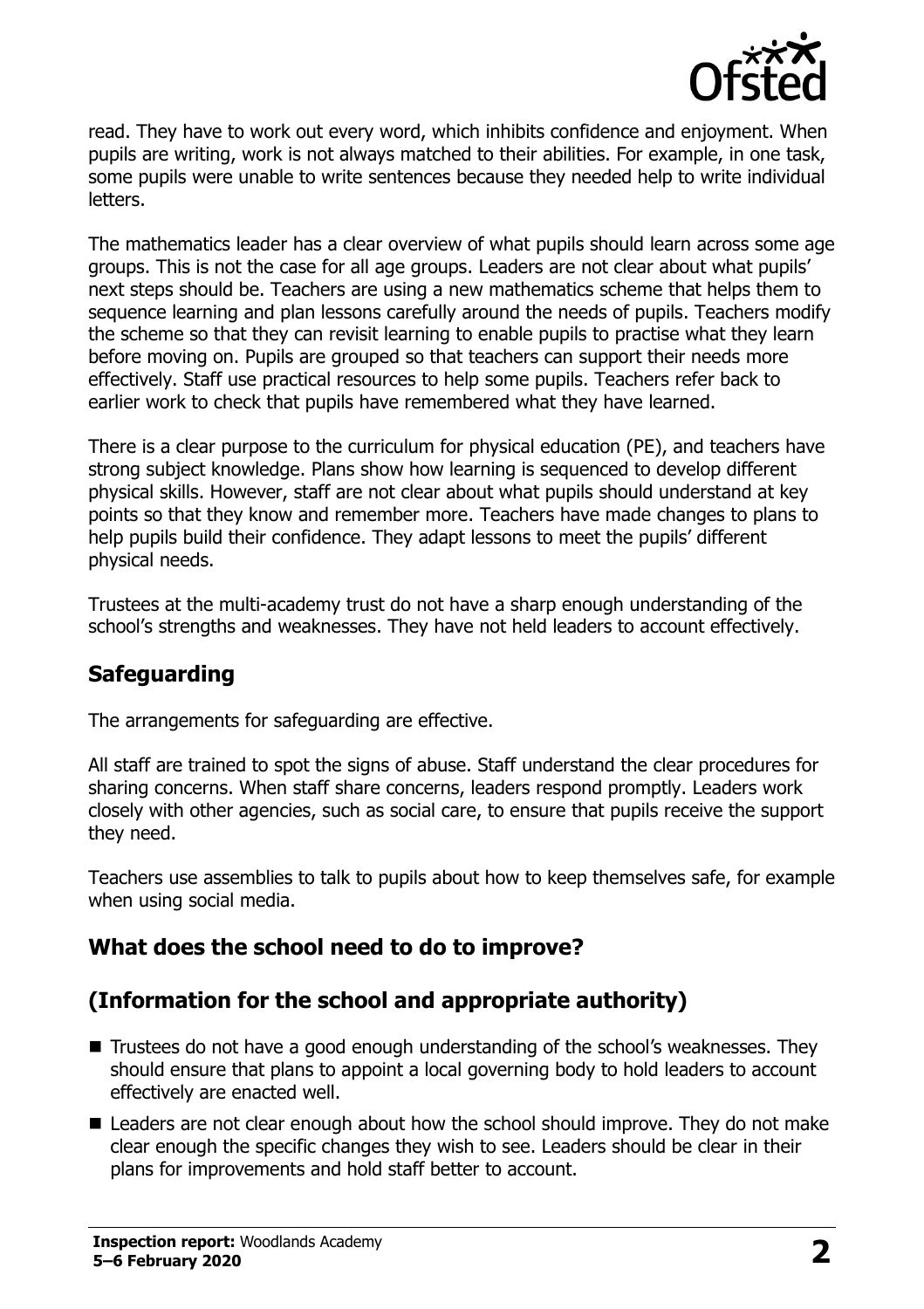

- Leaders have not ensured that curriculum plans for all subjects set out what pupils should know and by when. Staff are not as clear as they should be about the best way to sequence pupils' learning over time. Sometimes, pupils do not achieve as well as they could. Leaders should ensure that all curriculum plans clearly set out the knowledge pupils need to learn and by when. Leaders should ensure that staff have the expertise they need to plan work that is appropriately demanding for all pupils. Leaders must check that this is happening.
- Leaders have not ensured that all staff have the expertise they need to make sure that the teaching of reading is consistent and focused and builds on what pupils know. Leaders should check more carefully that there is a logical and well-understood approach to the teaching of early reading throughout the school, and that books and tasks are matched well to pupils' abilities. They should ensure that staff have the training and support they need to deliver the reading curriculum well.

#### **Background**

When we have judged a school to be good, we will then normally go into the school about once every four years to confirm that the school remains good. This is called a section 8 inspection of a good school or non-exempt outstanding school. We do not give graded judgements on a section 8 inspection. However, if we find some evidence that the school could now be better than good or that standards may be declining, then the next inspection will be a section 5 inspection. Usually this is within one to two years of the date of the section 8 inspection. If we have serious concerns about safeguarding, behaviour or the quality of education, we will convert the section 8 inspection to a section 5 inspection immediately.

This is the first section 8 inspection since we judged the predecessor school, Woodlands School, to be good on 2–3 February 2016.

#### **How can I feed back my views?**

You can use [Ofsted Parent View](https://parentview.ofsted.gov.uk/) to give Ofsted your opinion on your child's school, or to find out what other parents and carers think. We use Ofsted Parent View information when deciding which schools to inspect, when to inspect them and as part of their inspection.

The Department for Education has further quidance on how to complain about a school.

If you are the school and you are not happy with the inspection or the report, you can [complain to Ofsted.](https://www.gov.uk/complain-ofsted-report)

#### **Further information**

You can search for [published performance information](http://www.compare-school-performance.service.gov.uk/) about the school.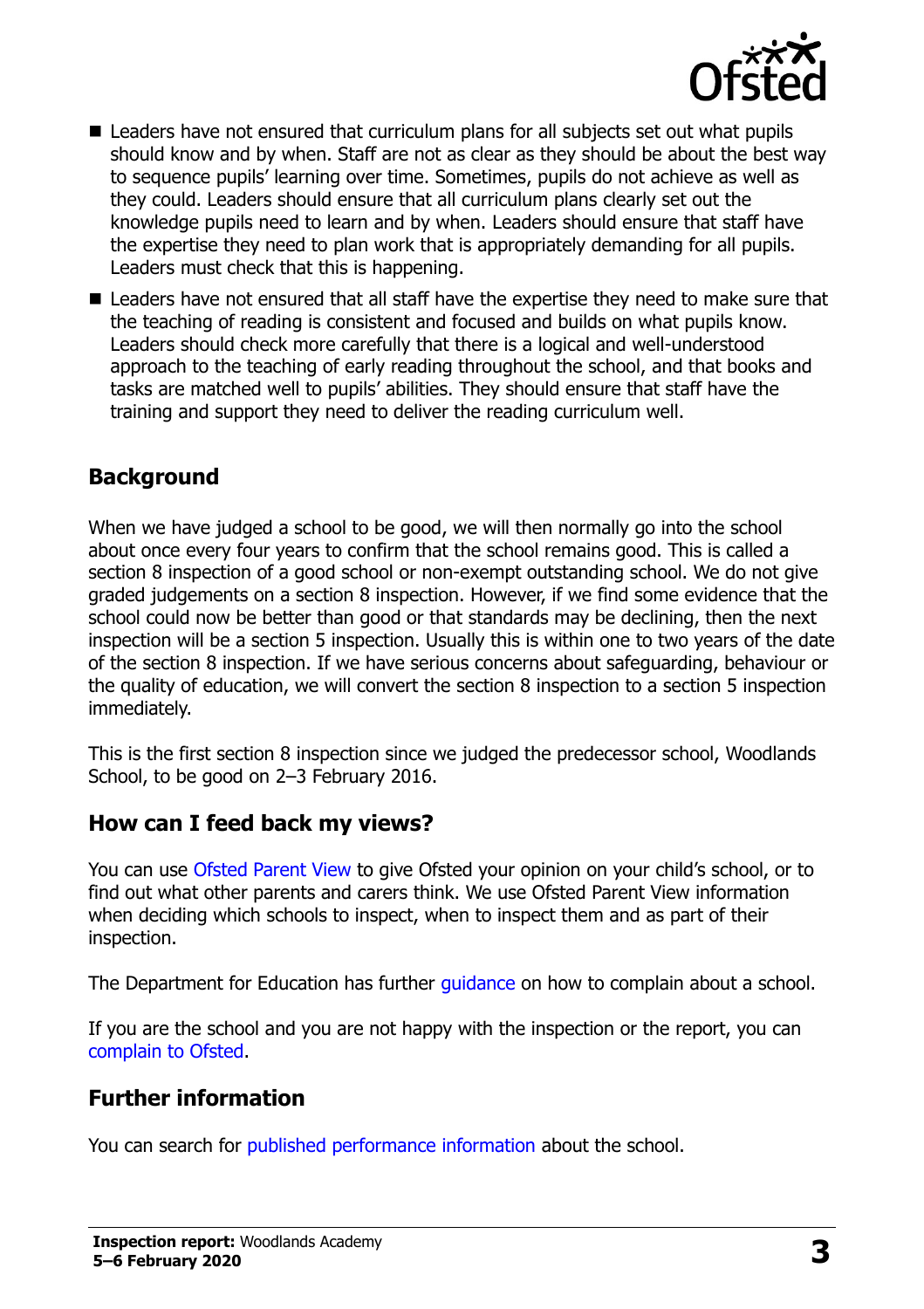

In the report, '[disadvantaged pupils](http://www.gov.uk/guidance/pupil-premium-information-for-schools-and-alternative-provision-settings)' refers to those pupils who attract government pupil premium funding: pupils claiming free school meals at any point in the last six years and pupils in care or who left care through adoption or another formal route.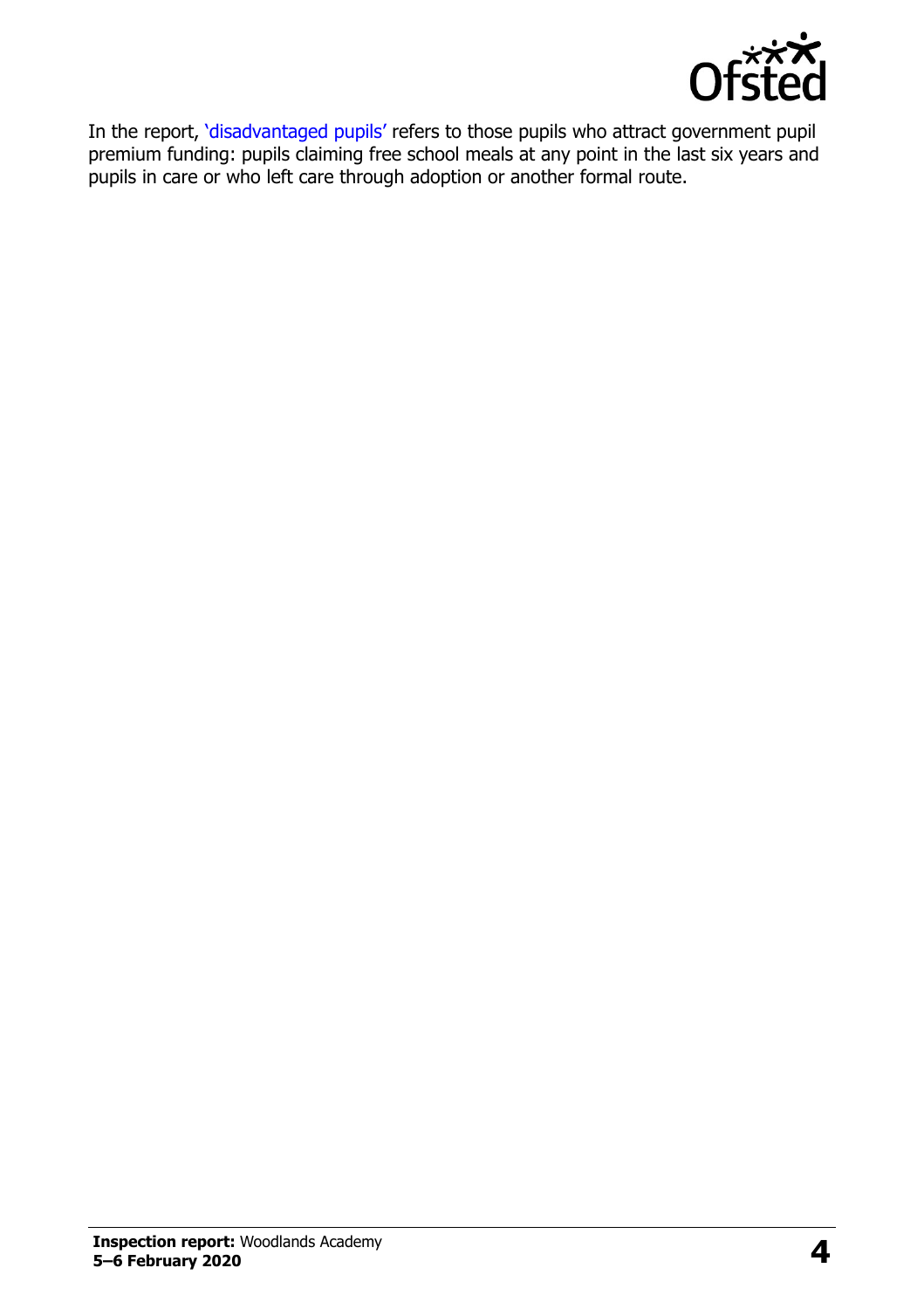

## **School details**

| Unique reference number             | 144321                                  |
|-------------------------------------|-----------------------------------------|
| <b>Local authority</b>              | Nottingham                              |
| <b>Inspection number</b>            | 10121246                                |
| <b>Type of school</b>               | All-through special                     |
| <b>School category</b>              | Academy special converter               |
| Age range of pupils                 | 3 to 16                                 |
| <b>Gender of pupils</b>             | Mixed                                   |
| Number of pupils on the school roll | 85                                      |
| <b>Appropriate authority</b>        | Board of trustees                       |
| <b>Chair of trust</b>               | Tom Shaw                                |
| <b>Principal</b>                    | Andrew Morgan (acting principal)        |
| Website                             | www.woodlandssch.co.uk/                 |
| Date of previous inspection         | Not previously inspected as an academy. |

# **Information about this school**

- The school converted to become an academy school on 3 April 2017. When its predecessor school, Woodlands School, was last inspected by Ofsted, it was judged to be good overall.
- The school is part of the Raleigh Learning Trust.
- The acting principal was appointed in November 2019.
- The school uses three alternative providers. These are Real Education, Nottingham Education and Progression to Work.
- The school caters for pupils with social, emotional and mental health needs, autism spectrum disorder, speech, language and communication needs, severe learning disabilities and moderate learning disabilities.

#### **Information about this inspection**

- We did deep dives in reading, mathematics and PE. We met subject leaders, visited lessons and scrutinised samples of pupils' work alongside senior leaders.
- We held meetings with the acting principal, senior leaders, teachers, trustees and parents.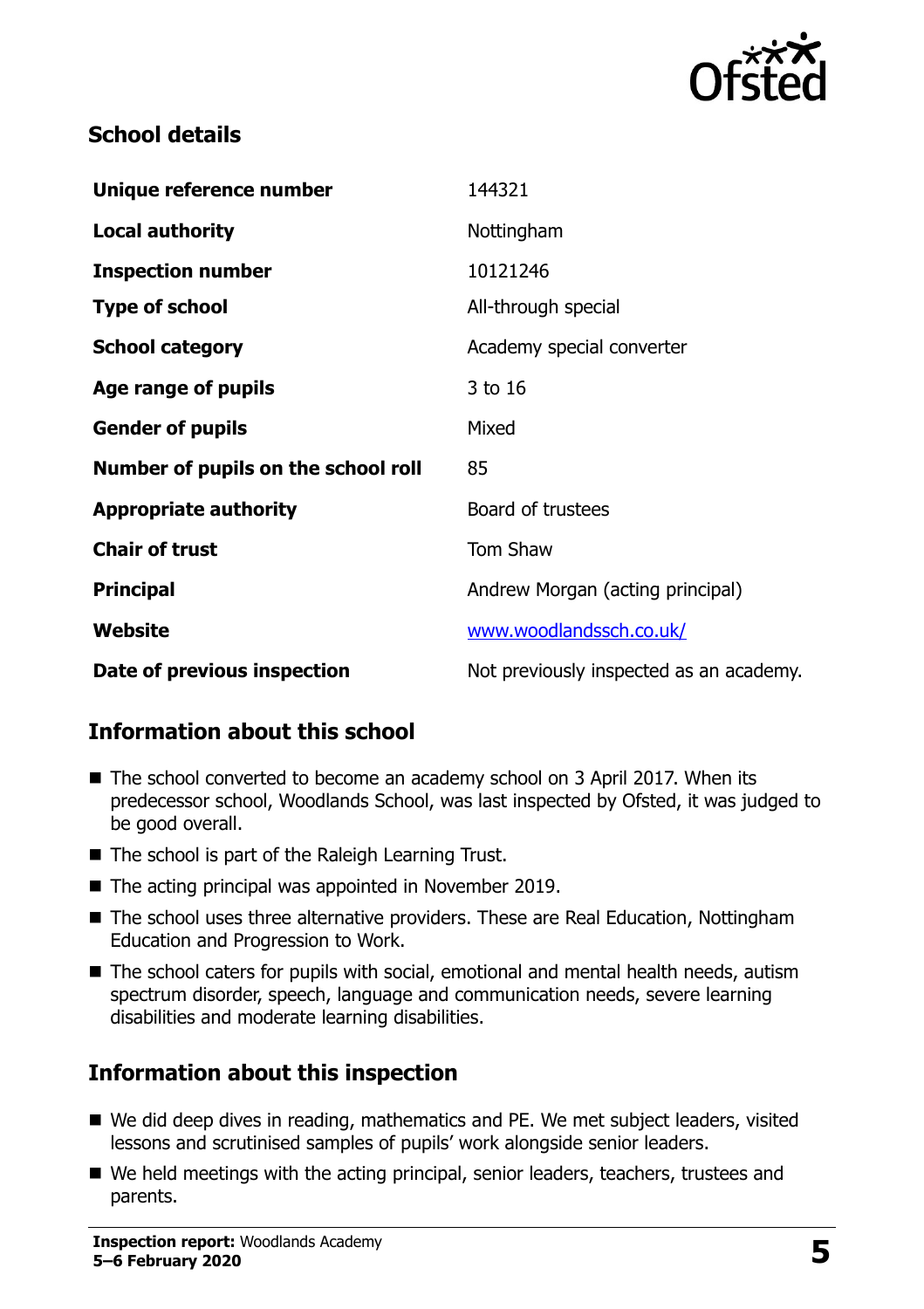

- We spoke with groups of pupils from key stages 2, 3 and 4. We also talked informally with other pupils.
- We took account of the six responses to Ofsted's online survey, Parent View, and considered the one free-text comment.
- We evaluated a range of documents related to safeguarding, and looked at information on the school's website.

#### **Inspection team**

Julian Scholefield, lead inspector Ofsted Inspector

Janis Warren Ofsted Inspector